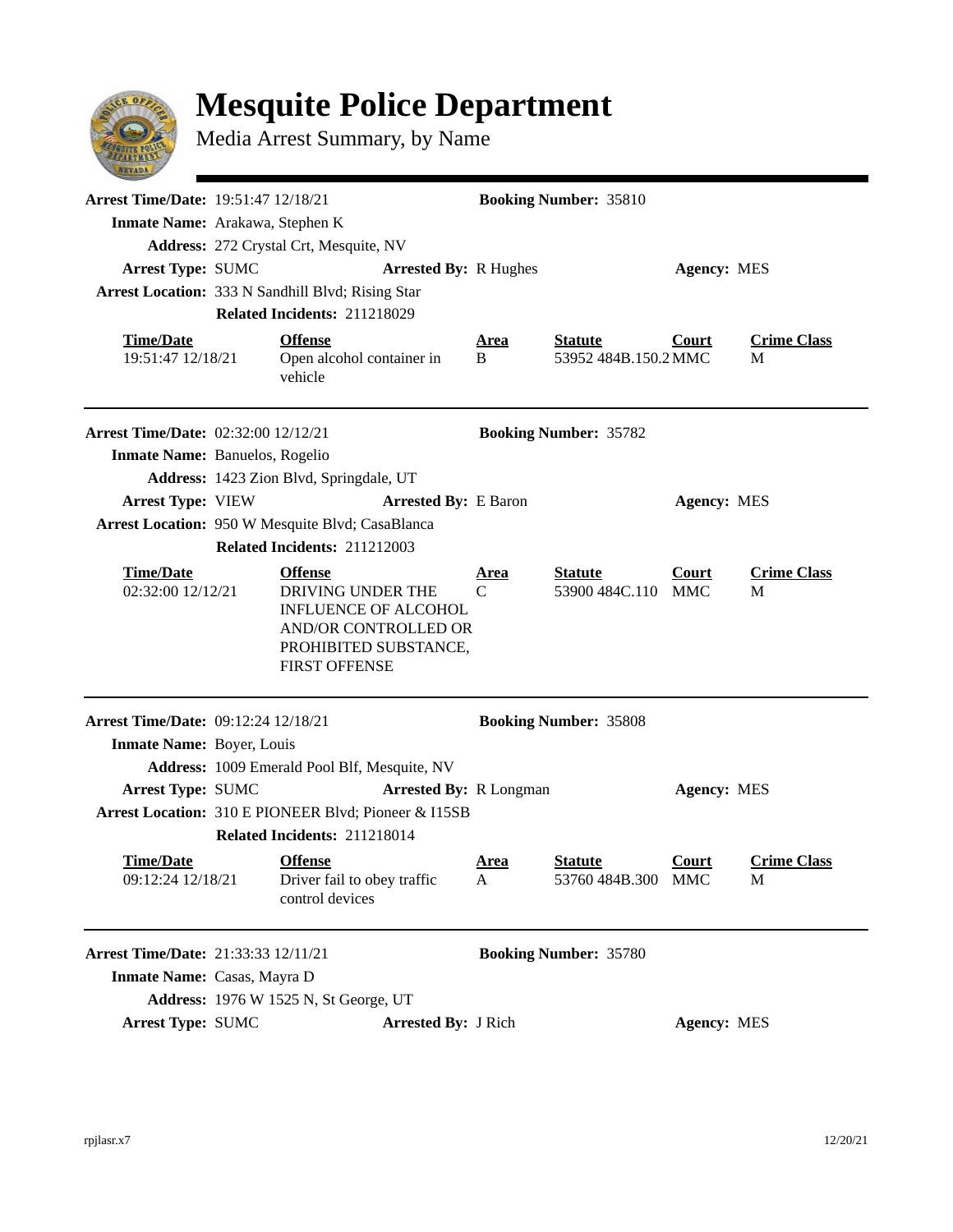|                                            | Arrest Location: W HAFEN Ln & LAUREL Way |                                                                                   |                   |                                        |                     |                         |  |  |
|--------------------------------------------|------------------------------------------|-----------------------------------------------------------------------------------|-------------------|----------------------------------------|---------------------|-------------------------|--|--|
|                                            | Related Incidents: 211211033             |                                                                                   |                   |                                        |                     |                         |  |  |
| <b>Time/Date</b><br>21:33:33 12/11/21      |                                          | <b>Offense</b><br>Open alcohol container in<br>vehicle                            | <u>Area</u><br>B  | <b>Statute</b><br>53952 484B.150.2 MMC | Court               | <b>Crime Class</b><br>M |  |  |
| <b>Arrest Time/Date: 19:55:01 12/12/21</b> |                                          |                                                                                   |                   | <b>Booking Number: 35787</b>           |                     |                         |  |  |
| Inmate Name: Espinoza, Andres Jr           |                                          |                                                                                   |                   |                                        |                     |                         |  |  |
|                                            |                                          | Address: 2275 Court Pl; apt 209, Denver, CO                                       |                   |                                        |                     |                         |  |  |
| <b>Arrest Type: SUMC</b>                   |                                          | <b>Arrested By: R Hughes</b>                                                      |                   |                                        | <b>Agency: MES</b>  |                         |  |  |
|                                            |                                          | Arrest Location: 11809 I15 NB; NB MM 118                                          |                   |                                        |                     |                         |  |  |
|                                            |                                          | Related Incidents: 211212032                                                      |                   |                                        |                     |                         |  |  |
| <b>Time/Date</b><br>19:55:01 12/12/21      |                                          | <b>Offense</b><br>Open alcohol container in<br>vehicle                            | <u>Area</u><br>C. | <b>Statute</b><br>53952 484B.150.2 MMC | Court               | <b>Crime Class</b><br>М |  |  |
| <b>Arrest Time/Date: 00:38:01 12/17/21</b> |                                          |                                                                                   |                   | <b>Booking Number: 35801</b>           |                     |                         |  |  |
| Inmate Name: Estores, Melissa M            |                                          |                                                                                   |                   |                                        |                     |                         |  |  |
|                                            |                                          | Address: 2002 Falcon Ridge St, Las Vegas, NV                                      |                   |                                        |                     |                         |  |  |
| <b>Arrest Type: VIEW</b>                   |                                          | <b>Arrested By: J Rich</b>                                                        |                   |                                        | <b>Agency: MES</b>  |                         |  |  |
|                                            |                                          | Arrest Location: 100 E Pioneer Blvd; Virgin River Casino                          |                   |                                        |                     |                         |  |  |
|                                            |                                          | Related Incidents: 211217001                                                      |                   |                                        |                     |                         |  |  |
| <b>Time/Date</b><br>00:38:01 12/17/21      |                                          | <b>Offense</b><br>POSSESS, RECEIVE OR<br><b>TRANSFER STOLEN</b><br><b>VEHICLE</b> | <u>Area</u><br>A  | <b>Statute</b><br>61984 205.273.1 MJC  | <b>Court</b>        | <b>Crime Class</b><br>F |  |  |
| Arrest Time/Date: 18:13:56 12/13/21        |                                          |                                                                                   |                   | <b>Booking Number: 35791</b>           |                     |                         |  |  |
| Inmate Name: Goertzan, Jeffery L           |                                          |                                                                                   |                   |                                        |                     |                         |  |  |
|                                            |                                          | Address: general delivery, Palm Springs, CA                                       |                   |                                        |                     |                         |  |  |
| <b>Arrest Type: SUMC</b>                   |                                          | <b>Arrested By: L Stewart</b>                                                     |                   |                                        | <b>Agency: MES</b>  |                         |  |  |
|                                            |                                          | Arrest Location: 350 N Sandhill Blvd; Smiths Food &                               |                   |                                        |                     |                         |  |  |
|                                            | Drug Center                              |                                                                                   |                   |                                        |                     |                         |  |  |
|                                            |                                          | Related Incidents: 211213035                                                      |                   |                                        |                     |                         |  |  |
| <b>Time/Date</b><br>18:13:56 12/13/21      |                                          | <b>Offense</b><br>Petit larceny                                                   | <u>Area</u><br>B  | <b>Statute</b><br>50535 205.240        | <b>Court</b><br>MMC | <b>Crime Class</b><br>M |  |  |
| <b>Arrest Time/Date: 10:24:18 12/17/21</b> |                                          |                                                                                   |                   | <b>Booking Number: 35804</b>           |                     |                         |  |  |

**Inmate Name:** Graham, Shelby L

Address: 67 W Center St, Veyo, UT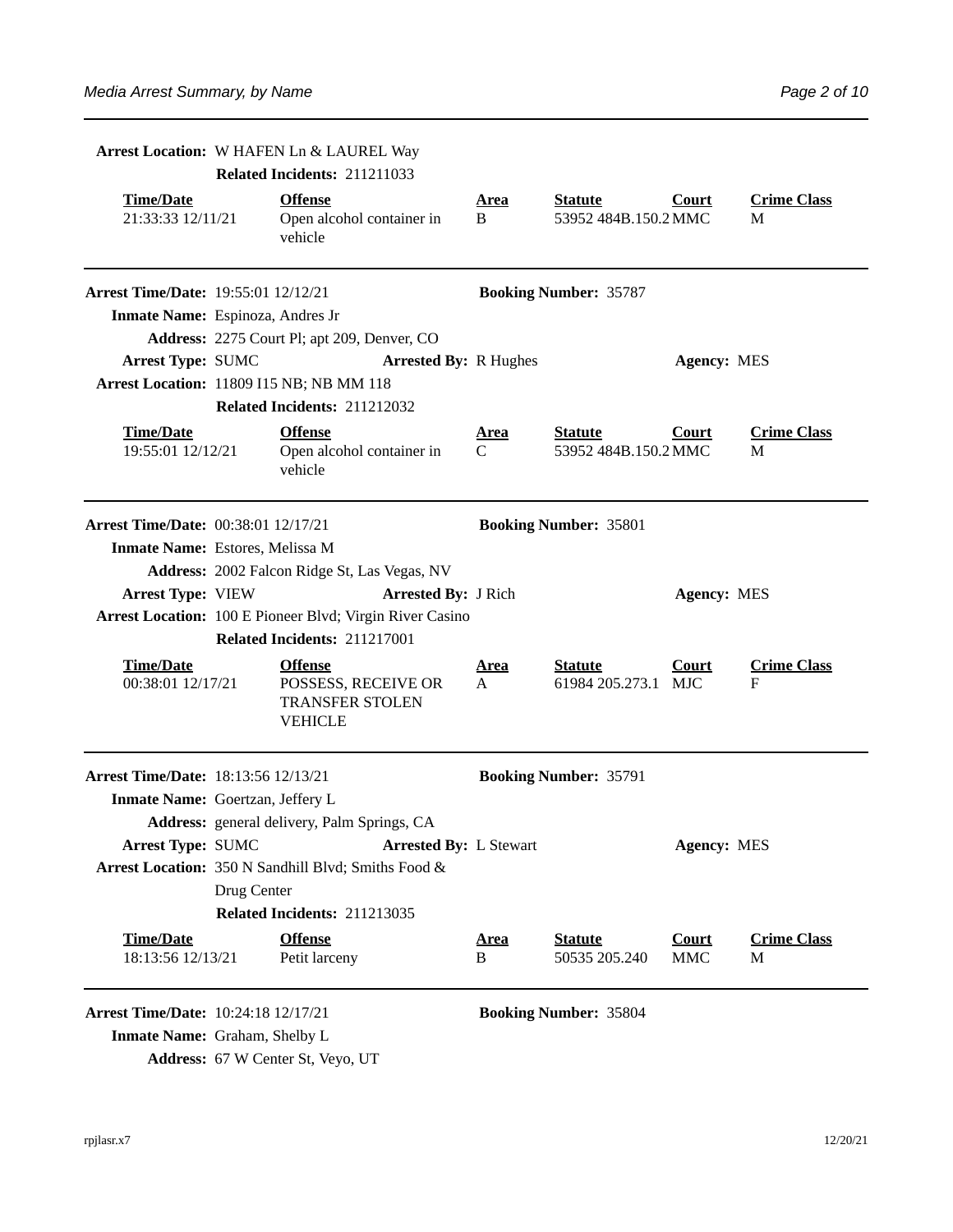| <b>Arrest Type: VIEW</b><br>Arrest Location: N SANDHILL Blvd & I15 NB | Related Incidents: 211217026                                                               | <b>Arrested By: A Castaneda</b> |                  |                                        | <b>Agency: MES</b>         |                         |
|-----------------------------------------------------------------------|--------------------------------------------------------------------------------------------|---------------------------------|------------------|----------------------------------------|----------------------------|-------------------------|
| <b>Time/Date</b><br>10:24:18 12/17/21                                 | <b>Offense</b><br>Obtain or possess credit or<br>debit card without cardholders<br>consent |                                 | <u>Area</u><br>A | <b>Statute</b><br>50790 205.690        | <b>Court</b><br><b>MJC</b> | <b>Crime Class</b><br>F |
| <b>Arrest Time/Date: 10:18:08 12/11/21</b>                            |                                                                                            |                                 |                  | <b>Booking Number: 35777</b>           |                            |                         |
| Inmate Name: Grimes, Rachel E                                         |                                                                                            |                                 |                  |                                        |                            |                         |
|                                                                       | Address: 302 Thompson Dr, Mesquite, NV                                                     |                                 |                  |                                        |                            |                         |
| <b>Arrest Type: VIEW</b>                                              |                                                                                            | <b>Arrested By: Z Wood</b>      |                  |                                        | <b>Agency: MES</b>         |                         |
| <b>Arrest Location: 302 Thompson Dr</b>                               |                                                                                            |                                 |                  |                                        |                            |                         |
|                                                                       | Related Incidents: 211211010                                                               |                                 |                  |                                        |                            |                         |
| <b>Time/Date</b><br>10:18:08 12/11/21                                 | <b>Offense</b><br><b>CHILD ABUSE OR</b><br>NEGLECT, FIRST OFFENSE                          |                                 | <u>Area</u><br>B | <b>Statute</b><br>55226<br>200.508.1b1 | Court<br><b>MJC</b>        | <b>Crime Class</b><br>F |
| 10:18:08 12/11/21                                                     | Domestic battery, first offense B                                                          |                                 |                  | 50235 200.485.1a MJC                   |                            | М                       |
| Arrest Time/Date: 19:38:39 12/11/21                                   |                                                                                            |                                 |                  | <b>Booking Number: 35779</b>           |                            |                         |
| Inmate Name: Ippolito, Elizabeth c                                    |                                                                                            |                                 |                  |                                        |                            |                         |
|                                                                       | Address: 6666 Harbor Town Dr; unit a309, Houston, TX                                       |                                 |                  |                                        |                            |                         |
| Arrest Type: SUMC                                                     |                                                                                            | <b>Arrested By: J Rich</b>      |                  |                                        | <b>Agency: MES</b>         |                         |
| Arrest Location: 950 W Mesquite Blvd; CasaBlanca                      |                                                                                            |                                 |                  |                                        |                            |                         |
|                                                                       | Related Incidents: 211211024                                                               |                                 |                  |                                        |                            |                         |
| <b>Time/Date</b><br>19:38:39 12/11/21                                 | <b>Offense</b><br>Trespass, not amounting to<br>burglary                                   |                                 | Area<br>C        | <b>Statute</b><br>53166 207.200        | Court<br><b>MMC</b>        | <b>Crime Class</b><br>M |
| Arrest Time/Date: 09:13:25 12/16/21                                   |                                                                                            |                                 |                  | <b>Booking Number: 35797</b>           |                            |                         |
| Inmate Name: Jackson, Theresa A                                       |                                                                                            |                                 |                  |                                        |                            |                         |
|                                                                       | Address: 580 Mesa Blvd; unit c206, Mesquite, NV                                            |                                 |                  |                                        |                            |                         |
| <b>Arrest Type: REMA</b>                                              |                                                                                            | <b>Arrested By: C Thornley</b>  |                  |                                        | <b>Agency: MES</b>         |                         |
| Arrest Location: 500 Hillside dr                                      |                                                                                            |                                 |                  |                                        |                            |                         |
|                                                                       | <b>Related Incidents:</b>                                                                  |                                 |                  |                                        |                            |                         |
| Arrest Time/Date: 15:24:14 12/13/21                                   |                                                                                            |                                 |                  | <b>Booking Number: 35790</b>           |                            |                         |
| Inmate Name: Jensen, Ricky W                                          |                                                                                            |                                 |                  |                                        |                            |                         |
|                                                                       | Address: 95 wesat mesquite blvd, Mesquite, NV                                              |                                 |                  |                                        |                            |                         |
| <b>Arrest Type: TAKE</b>                                              |                                                                                            | <b>Arrested By: B Swanson</b>   |                  |                                        | Agency: MDC                |                         |
| <b>Arrest Location: 330 s casino center</b>                           |                                                                                            |                                 |                  |                                        |                            |                         |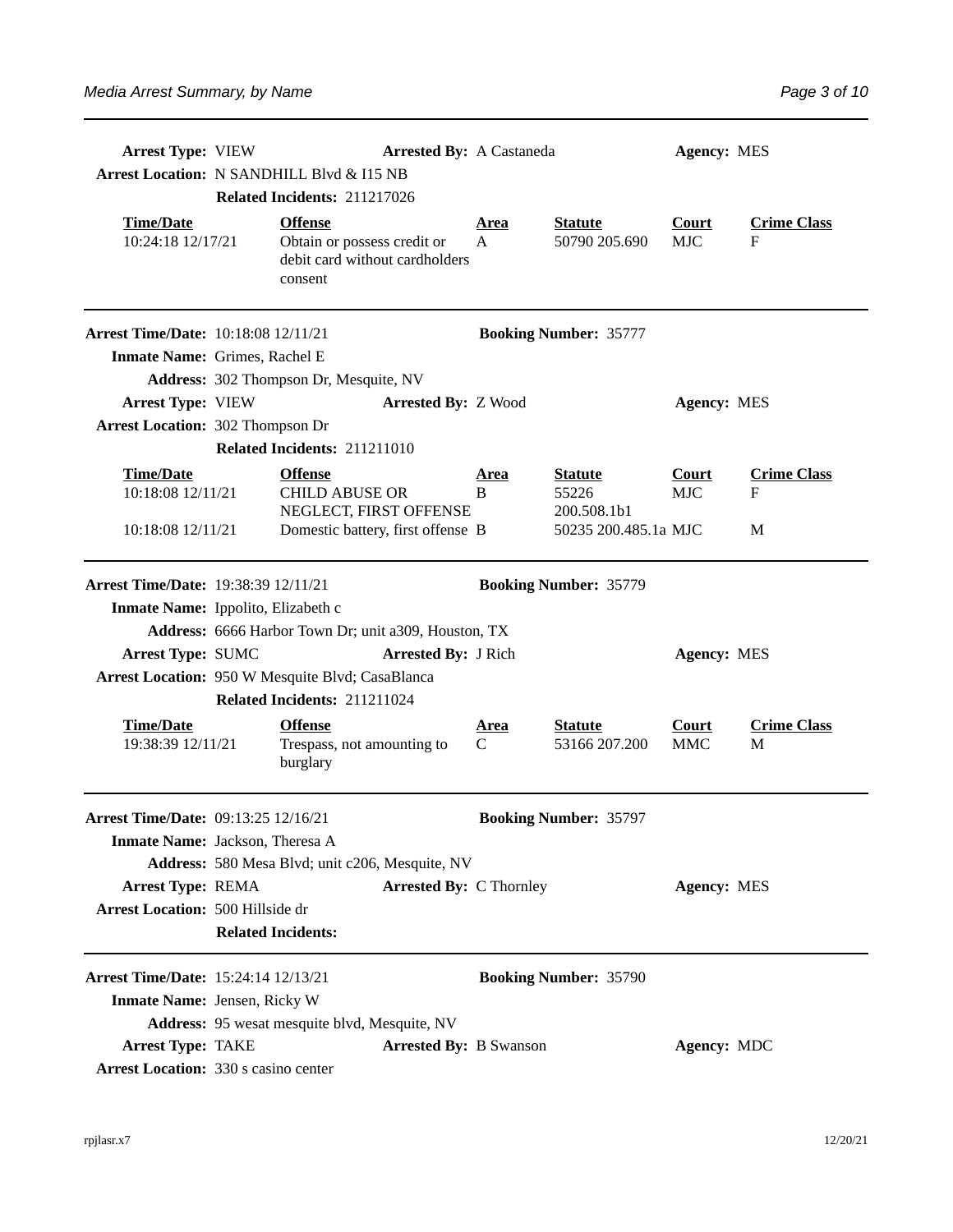|                                            | Related Incidents: 21MDC0671                                                                 |                           |                                       |                            |                         |
|--------------------------------------------|----------------------------------------------------------------------------------------------|---------------------------|---------------------------------------|----------------------------|-------------------------|
| <b>Time/Date</b><br>15:24:14 12/13/21      | <b>Offense</b><br><b>BENCH WARRANT</b>                                                       | <b>Area</b>               | <b>Statute</b><br>55972 171.106       | <b>Court</b><br><b>MMC</b> | <b>Crime Class</b><br>М |
| <b>Arrest Time/Date: 09:59:44 12/17/21</b> |                                                                                              |                           | <b>Booking Number: 35803</b>          |                            |                         |
| Inmate Name: Johnson, Ashleigh N           |                                                                                              |                           |                                       |                            |                         |
|                                            | Address: 440 Goldenrod Ln, Mesquite, NV                                                      |                           |                                       |                            |                         |
| <b>Arrest Type: TAKE</b>                   | <b>Arrested By: J Gleave</b>                                                                 |                           |                                       | <b>Agency: MES</b>         |                         |
| <b>Arrest Location: 440 Goldenrod Ln</b>   |                                                                                              |                           |                                       |                            |                         |
|                                            | Related Incidents: 211217024                                                                 |                           |                                       |                            |                         |
| <b>Time/Date</b><br>09:59:44 12/17/21      | <b>Offense</b><br>Arrest for violation of<br>probation or condition of<br>suspended sentence | <u>Area</u><br>B          | <b>Statute</b><br>54444 176A.500 MJC  | <b>Court</b>               | <b>Crime Class</b><br>M |
| <b>Arrest Time/Date: 00:38:01 12/17/21</b> |                                                                                              |                           | <b>Booking Number: 35802</b>          |                            |                         |
| <b>Inmate Name:</b> Kopp, Taylor A         |                                                                                              |                           |                                       |                            |                         |
|                                            | Address: 1321 E Highland Ave, Pahrump, NV                                                    |                           |                                       |                            |                         |
| <b>Arrest Type: VIEW</b>                   | <b>Arrested By: J Rich</b>                                                                   |                           |                                       | <b>Agency: MES</b>         |                         |
|                                            | Arrest Location: 100 E Pioneer Blvd; Virgin River Casino                                     |                           |                                       |                            |                         |
|                                            | Related Incidents: 211217001                                                                 |                           |                                       |                            |                         |
| <b>Time/Date</b><br>00:38:01 12/17/21      | <b>Offense</b><br>POSSESS, RECEIVE OR<br><b>TRANSFER STOLEN</b><br><b>VEHICLE</b>            | <u>Area</u><br>A          | <b>Statute</b><br>61984 205.273.1 MJC | <b>Court</b>               | <b>Crime Class</b><br>F |
| <b>Arrest Time/Date: 16:24:56 12/11/21</b> |                                                                                              |                           | <b>Booking Number: 35778</b>          |                            |                         |
| <b>Inmate Name:</b> Langley, Vanessa R     |                                                                                              |                           |                                       |                            |                         |
|                                            | Address: 2131 Watsland, Clearwater Fall, OR                                                  |                           |                                       |                            |                         |
| <b>Arrest Type: TAKE</b>                   | <b>Arrested By: J Macias</b>                                                                 |                           |                                       | Agency: MDC                |                         |
| <b>Arrest Location: 101 Radar Rd</b>       |                                                                                              |                           |                                       |                            |                         |
|                                            | Related Incidents: 21MDC0664                                                                 |                           |                                       |                            |                         |
| <b>Time/Date</b><br>******** **/**/**      | <b>Offense</b><br><b>BENCH WARRANT</b>                                                       | <u>Area</u><br><b>MES</b> | <b>Statute</b><br>55972 171.106       | <b>Court</b><br><b>MMC</b> | <b>Crime Class</b><br>М |
| <b>Arrest Time/Date: 15:03:48 12/17/21</b> |                                                                                              |                           | <b>Booking Number: 35807, 35805</b>   |                            |                         |
| Inmate Name: Linda, Jason M                |                                                                                              |                           |                                       |                            |                         |
|                                            | Address: 733 Peartree Ln, Mesquite, NV                                                       |                           |                                       |                            |                         |
| <b>Arrest Type: VIEW</b>                   | <b>Arrested By: I McOmie</b>                                                                 |                           |                                       | <b>Agency: MES</b>         |                         |
|                                            | <b>Arrest Location: 1060 W Pioneer Blvd; Best Mattress</b>                                   |                           |                                       |                            |                         |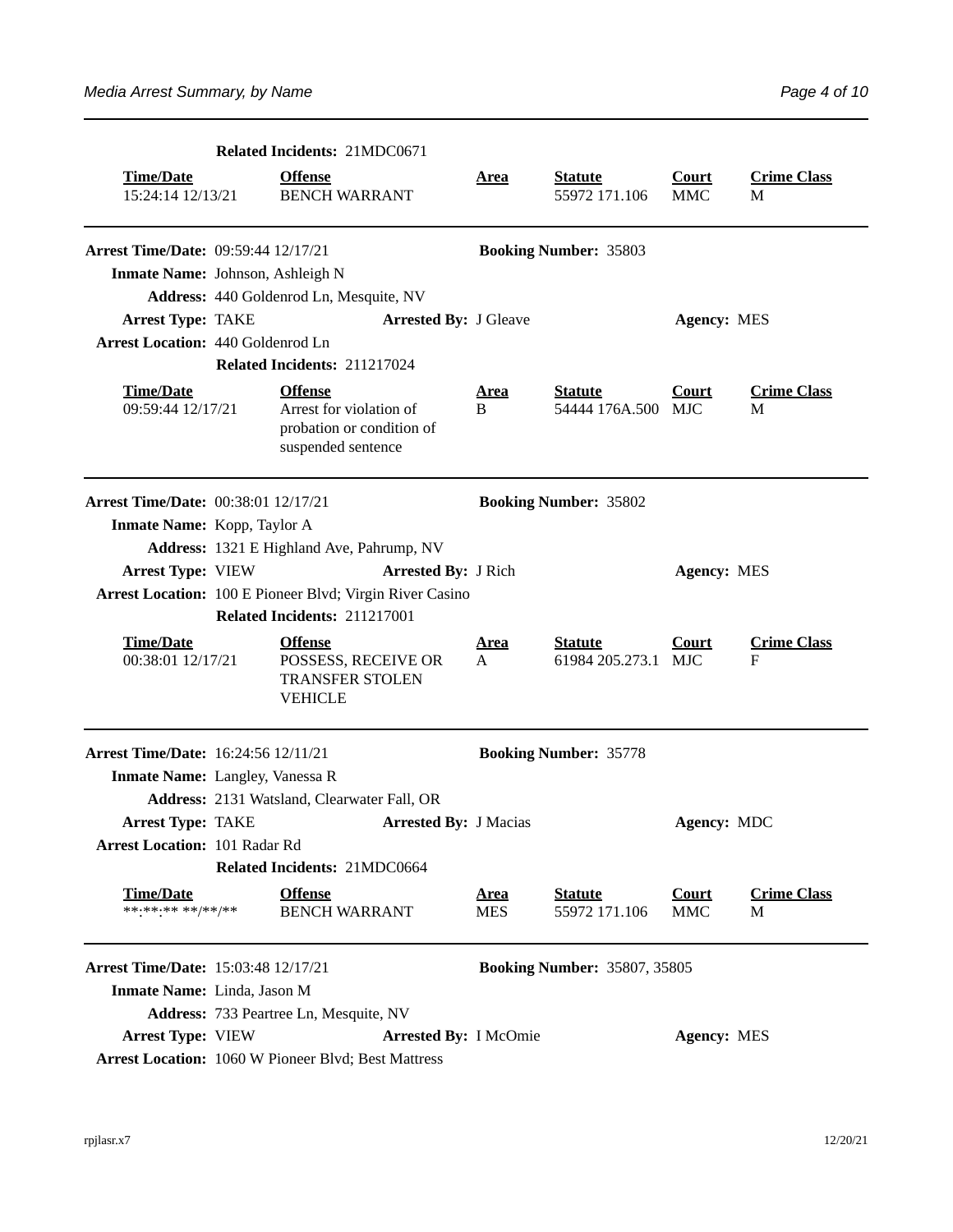|                                            | Related Incidents: 211104047                                                                                                                   |                  |                                        |                    |                         |
|--------------------------------------------|------------------------------------------------------------------------------------------------------------------------------------------------|------------------|----------------------------------------|--------------------|-------------------------|
| <b>Time/Date</b>                           | <b>Offense</b>                                                                                                                                 | Area             | <b>Statute</b>                         | <b>Court</b>       | <b>Crime Class</b>      |
| 14:09:58 11/04/21                          | EMBEZZLEMENT, VALUE<br>\$1200 OR GREATER BUT<br>LESS THAN \$5000                                                                               | C                | 62155 205.300                          | <b>MJC</b>         | F                       |
| 14:09:58 11/04/21                          | <b>ENGAGE IN FRAUD OR</b><br>DECEIT IN COURSE OF<br><b>ENTERPRISE OR</b><br><b>OCCUPATION</b>                                                  | C                | 55110 205.377                          | <b>MJC</b>         | $\mathbf F$             |
| 14:09:58 11/04/21                          | POSSESS SCHEDULE I OR C<br><b>II CONTROLLED</b><br><b>SUBSTANCE LESS THAN</b><br>14 GRAMS, FIRST OR<br><b>SECOND OFFENSE</b>                   |                  | 62073 453.336.2AMJC                    |                    | $\mathbf F$             |
| <b>Arrest Time/Date: 23:42:32 12/11/21</b> |                                                                                                                                                |                  | <b>Booking Number: 35781</b>           |                    |                         |
| Inmate Name: Luna, Hugo                    |                                                                                                                                                |                  |                                        |                    |                         |
|                                            | Address: 332 Partridge Ln, Mesquite, NV                                                                                                        |                  |                                        |                    |                         |
| <b>Arrest Type: VIEW</b>                   | <b>Arrested By: E Baron</b>                                                                                                                    |                  |                                        | <b>Agency: MES</b> |                         |
|                                            | Arrest Location: 102 W Mesquite Blvd; Ace Hardware                                                                                             |                  |                                        |                    |                         |
|                                            | Related Incidents: 211211039                                                                                                                   |                  |                                        |                    |                         |
| <b>Time/Date</b><br>23:42:32 12/11/21      | <b>Offense</b><br>Pedestrian or rider of animal<br>under the influence of liquor,<br>alcohol, narcotic or drug on<br>roadway                   | <u>Area</u><br>B | <b>Statute</b><br>53819 484B.297.4 MMC | <b>Court</b>       | <b>Crime Class</b><br>M |
| <b>Arrest Time/Date: 21:55:26 12/12/21</b> |                                                                                                                                                |                  | <b>Booking Number: 35789</b>           |                    |                         |
| Inmate Name: Madsen, Clinton B             |                                                                                                                                                |                  |                                        |                    |                         |
|                                            | Address: 2398 E 480 N Cir, St George, UT                                                                                                       |                  |                                        |                    |                         |
| <b>Arrest Type: VIEW</b>                   | <b>Arrested By: R Hughes</b>                                                                                                                   |                  |                                        | <b>Agency: MES</b> |                         |
|                                            | Arrest Location: 100 E Pioneer Blvd; Virgin River Casino;                                                                                      |                  |                                        |                    |                         |
| Building 3                                 |                                                                                                                                                |                  |                                        |                    |                         |
|                                            | Related Incidents: 211212041                                                                                                                   |                  |                                        |                    |                         |
| <b>Time/Date</b><br>21:55:26 12/12/21      | <b>Offense</b><br>POSSESS SCHEDULE I OR A<br><b>II CONTROLLED</b><br><b>SUBSTANCE LESS THAN</b><br>14 GRAMS, FIRST OR<br><b>SECOND OFFENSE</b> | Area             | <b>Statute</b><br>62073 453.336.2AMJC  | <b>Court</b>       | <b>Crime Class</b><br>F |
| 21:55:26 12/12/21                          | POSSESS SCHEDULE I OR A<br><b>II CONTROLLED</b><br><b>SUBSTANCE LESS THAN</b><br>14 GRAMS, FIRST OR<br><b>SECOND OFFENSE</b>                   |                  | 62073 453.336.2AMJC                    |                    | F                       |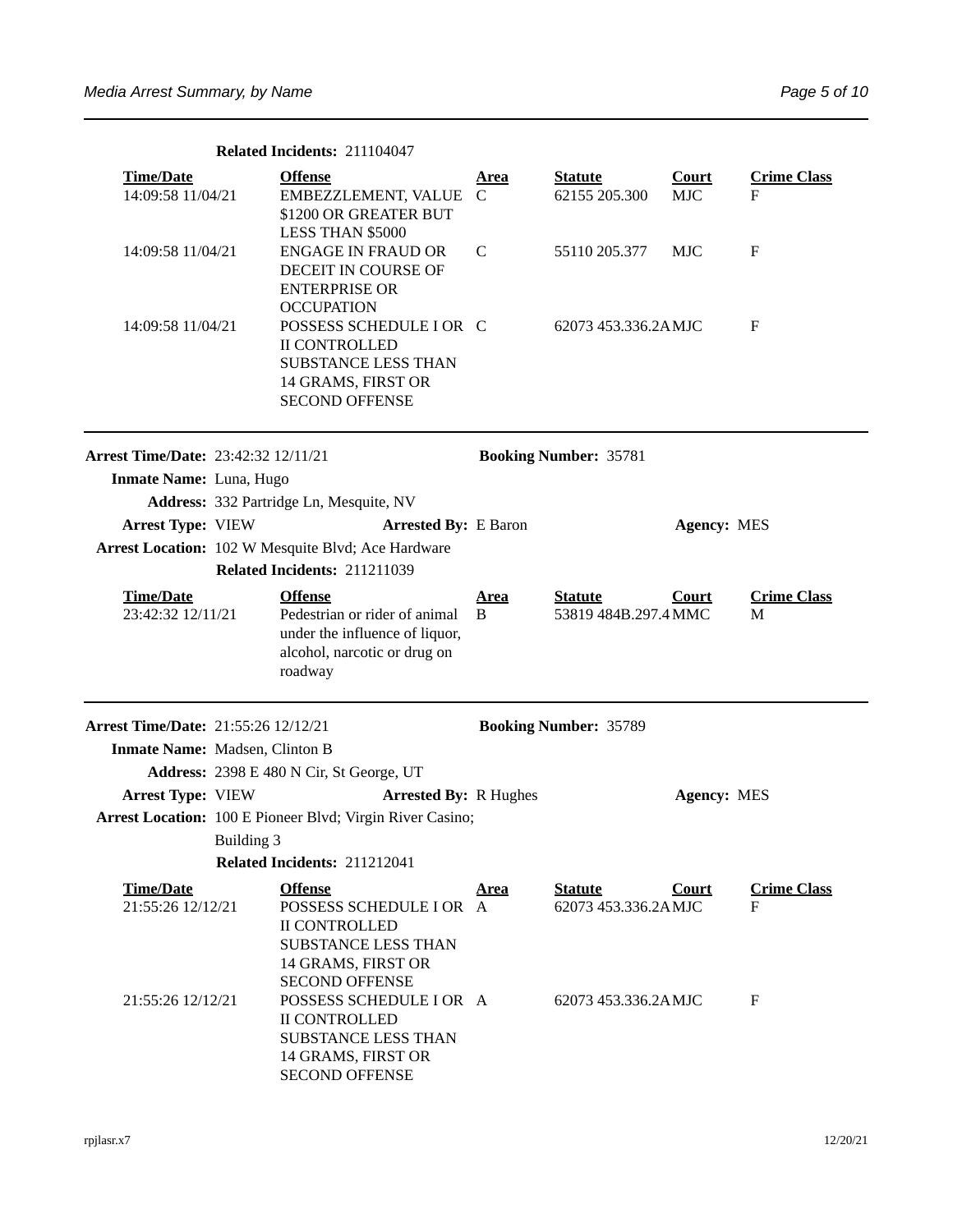| <b>Arrest Time/Date: 19:18:48 12/17/21</b> |                                                                                                                                             |                  | <b>Booking Number: 35806</b>         |                            |                         |
|--------------------------------------------|---------------------------------------------------------------------------------------------------------------------------------------------|------------------|--------------------------------------|----------------------------|-------------------------|
| <b>Inmate Name:</b> Mailboy, Thomas        |                                                                                                                                             |                  |                                      |                            |                         |
|                                            | Address: Peabody Trailer Court Unit 60, Kayenta, AZ                                                                                         |                  |                                      |                            |                         |
| <b>Arrest Type: SUMC</b>                   | <b>Arrested By: J Cheney</b>                                                                                                                |                  |                                      | <b>Agency: MES</b>         |                         |
|                                            | Arrest Location: 100 E Pioneer Blvd; Virgin River Casino                                                                                    |                  |                                      |                            |                         |
|                                            | Related Incidents: 211217042                                                                                                                |                  |                                      |                            |                         |
| <b>Time/Date</b><br>19:18:48 12/17/21      | <b>Offense</b><br>Trespass, not amounting to<br>burglary                                                                                    | <u>Area</u><br>A | <b>Statute</b><br>53166 207.200      | <b>Court</b><br><b>MMC</b> | <b>Crime Class</b><br>M |
| Arrest Time/Date: 22:06:10 12/16/21        |                                                                                                                                             |                  | <b>Booking Number: 35799</b>         |                            |                         |
| Inmate Name: Newman, David                 |                                                                                                                                             |                  |                                      |                            |                         |
|                                            | Address: 541 Second South St, Mesquite, NV                                                                                                  |                  |                                      |                            |                         |
| <b>Arrest Type: VIEW</b>                   | <b>Arrested By: J Cheney</b>                                                                                                                |                  |                                      | <b>Agency: MES</b>         |                         |
| <b>Arrest Location: W PIONEER BLVD</b>     |                                                                                                                                             |                  |                                      |                            |                         |
|                                            | Related Incidents: 211216039                                                                                                                |                  |                                      |                            |                         |
| <b>Time/Date</b><br>22:06:10 12/16/21      | <b>Offense</b><br>DRIVING UNDER THE<br><b>INFLUENCE OF ALCOHOL</b><br>AND/OR CONTROLLED OR<br>PROHIBITED SUBSTANCE,<br><b>FIRST OFFENSE</b> | <u>Area</u><br>A | <b>Statute</b><br>53900 484C.110 MMC | <b>Court</b>               | <b>Crime Class</b><br>M |
| <b>Arrest Time/Date: 12:09:43 12/16/21</b> |                                                                                                                                             |                  | <b>Booking Number: 35798</b>         |                            |                         |
| Inmate Name: Okobia, Soshane M             | Address: 283 Woodbury Ln, Mesquite, NV                                                                                                      |                  |                                      |                            |                         |
| <b>Arrest Type: SUMC</b>                   | <b>Arrested By: S Bruehl</b>                                                                                                                |                  |                                      | <b>Agency: MES</b>         |                         |
|                                            | Arrest Location: 950 W Mesquite Blvd; CasaBlanca                                                                                            |                  |                                      |                            |                         |
|                                            | Related Incidents: 211216017                                                                                                                |                  |                                      |                            |                         |
| <b>Time/Date</b><br>12:09:43 12/16/21      | <b>Offense</b><br>Trespass, not amounting to<br>burglary                                                                                    | Area<br>C        | <b>Statute</b><br>53166 207.200      | Court<br><b>MMC</b>        | <b>Crime Class</b><br>M |
| <b>Arrest Time/Date: 22:29:30 12/16/21</b> |                                                                                                                                             |                  | <b>Booking Number: 35800</b>         |                            |                         |
| Inmate Name: Ortega, Jaime M               |                                                                                                                                             |                  |                                      |                            |                         |
|                                            | Address: 3344 E Spanish Trail, Littlefield, AZ                                                                                              |                  |                                      |                            |                         |
| <b>Arrest Type: SUMC</b>                   | <b>Arrested By: E Baron</b>                                                                                                                 |                  |                                      | <b>Agency: MES</b>         |                         |
|                                            | Arrest Location: 100 E Pioneer Blvd; Virgin River Casino                                                                                    |                  |                                      |                            |                         |
|                                            | Related Incidents: 211216040                                                                                                                |                  |                                      |                            |                         |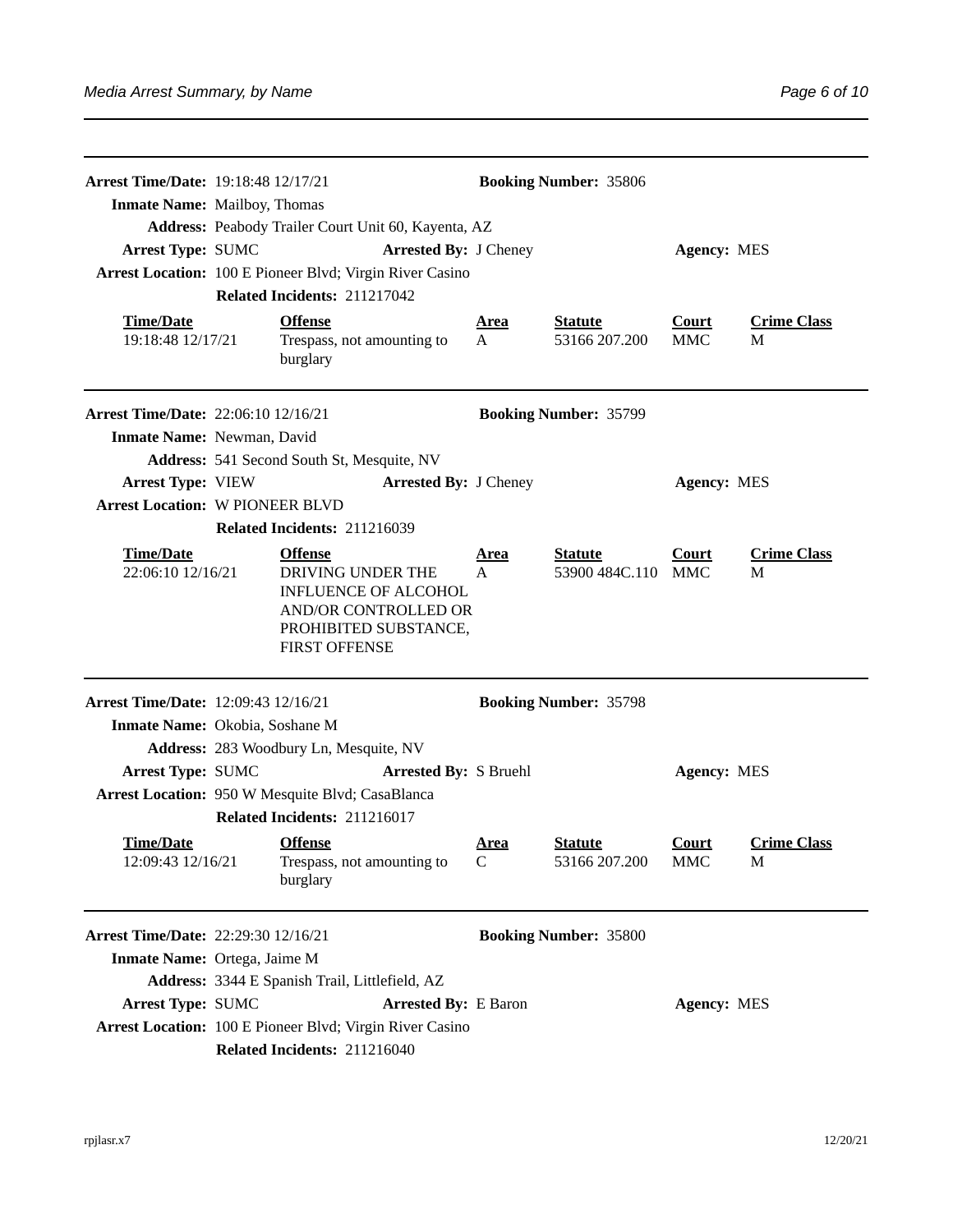| <b>Time/Date</b><br>22:29:30 12/16/21                                         | <b>Offense</b><br>Trespass, not amounting to<br>burglary                                                      | <u>Area</u><br>A            | <b>Statute</b><br>53166 207.200       | <b>Court</b><br><b>MMC</b> | <b>Crime Class</b><br>M |
|-------------------------------------------------------------------------------|---------------------------------------------------------------------------------------------------------------|-----------------------------|---------------------------------------|----------------------------|-------------------------|
| <b>Arrest Time/Date: 18:43:24 12/15/21</b>                                    |                                                                                                               |                             | <b>Booking Number: 35796</b>          |                            |                         |
| Inmate Name: Orvin, Jonathan J                                                |                                                                                                               |                             |                                       |                            |                         |
|                                                                               | Address: General Delivery, Hurricane,                                                                         |                             |                                       |                            |                         |
| <b>Arrest Type: VIEW</b>                                                      | <b>Arrested By: J Cheney</b>                                                                                  |                             |                                       | <b>Agency: MES</b>         |                         |
|                                                                               | Arrest Location: 100 E Pioneer Blvd; Virgin River Casino                                                      |                             |                                       |                            |                         |
|                                                                               | Related Incidents: 211215023                                                                                  |                             |                                       |                            |                         |
| <b>Time/Date</b><br>18:43:24 12/15/21                                         | <b>Offense</b><br>False statement to or obstruct A<br>public officer                                          | Area                        | <b>Statute</b><br>52312 197.190       | <b>Court</b><br><b>MJC</b> | <b>Crime Class</b><br>M |
| 18:43:24 12/15/21                                                             | Battery resulting in substantial A<br>bodily harm                                                             |                             | 50214 200.481.1AMJC                   |                            | $\mathbf F$             |
| <b>Arrest Time/Date: 17:54:27 12/18/21</b>                                    |                                                                                                               |                             | <b>Booking Number: 35809</b>          |                            |                         |
| Inmate Name: Peck, John C                                                     |                                                                                                               |                             |                                       |                            |                         |
|                                                                               | Address: 6539 Sunnyslope Ln, Glendale, AZ<br><b>Arrested By: L Stewart</b>                                    |                             |                                       |                            |                         |
| <b>Arrest Type: SUMC</b><br><b>Arrest Location: 62 W Mesquite Blvd; Sears</b> |                                                                                                               |                             |                                       | <b>Agency: MES</b>         |                         |
|                                                                               | Related Incidents: 211218027                                                                                  |                             |                                       |                            |                         |
|                                                                               |                                                                                                               |                             |                                       |                            |                         |
| <b>Time/Date</b><br>17:54:27 12/18/21                                         | <b>Offense</b><br><b>CONVICTED PERSON</b><br><b>REGISTRATION AND</b><br><b>FINGERPRINTING PER</b><br>179C.110 | <u>Area</u><br>B            | <b>Statute</b><br>88003 179C.110 MMC  | <b>Court</b>               | <b>Crime Class</b><br>M |
| <b>Arrest Time/Date: 11:20:14 12/14/21</b>                                    |                                                                                                               |                             | <b>Booking Number: 35792</b>          |                            |                         |
| Inmate Name: Perry, Lacoya A                                                  |                                                                                                               |                             |                                       |                            |                         |
|                                                                               | Address: 3947 S. Mokiah Way, Littlefield, AZ                                                                  |                             |                                       |                            |                         |
| <b>Arrest Type: TAKE</b>                                                      | <b>Arrested By: R Longman</b>                                                                                 |                             |                                       | <b>Agency: MES</b>         |                         |
| <b>Arrest Location: 695 Mayan Cir</b>                                         |                                                                                                               |                             |                                       |                            |                         |
|                                                                               | Related Incidents: 211214034                                                                                  |                             |                                       |                            |                         |
| <b>Time/Date</b><br>11:20:14 12/14/21                                         | <b>Offense</b><br>Arrest warrant for witness<br>failing to attend court<br>procedure                          | <u>Area</u><br>$\mathbf{A}$ | <b>Statute</b><br>57893 10.02.010 MMC | <b>Court</b>               | <b>Crime Class</b><br>M |

**Arrest Time/Date:** 10:24:30 12/14/21 **Booking Number:** 35793

**Inmate Name:** Reedy, Daniel J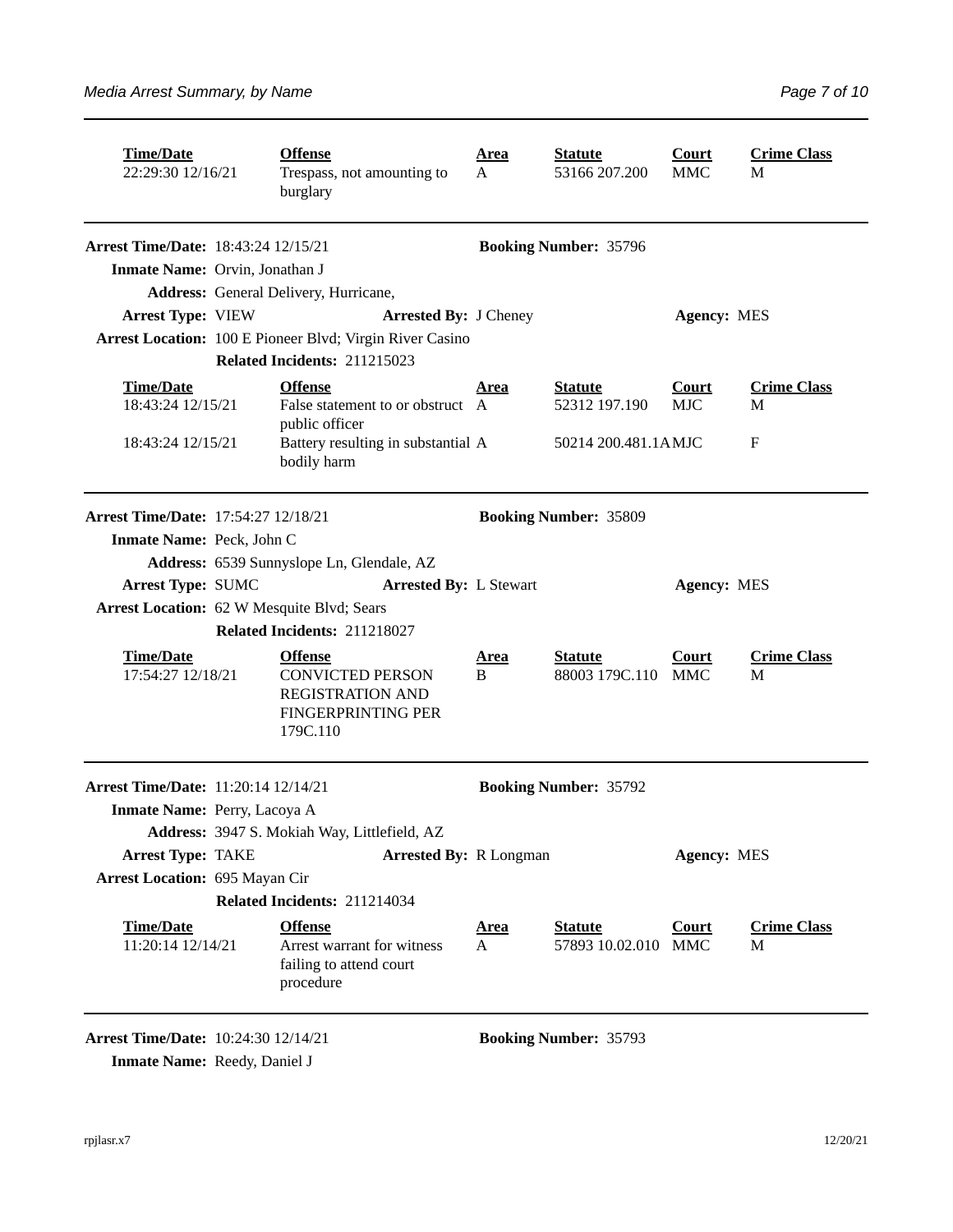|                                            | Address: 140 E 200 S, Washington, UT                                                                                                           |                  |                                       |                            |                         |
|--------------------------------------------|------------------------------------------------------------------------------------------------------------------------------------------------|------------------|---------------------------------------|----------------------------|-------------------------|
| <b>Arrest Type: REMA</b>                   | <b>Arrested By: B Swanson</b>                                                                                                                  |                  |                                       | Agency: MDC                |                         |
| <b>Arrest Location: 500 Hillside Dr</b>    |                                                                                                                                                |                  |                                       |                            |                         |
|                                            | Related Incidents: 21MDC0672                                                                                                                   |                  |                                       |                            |                         |
| <b>Time/Date</b><br>10:24:30 12/14/21      | <b>Offense</b><br>Use or possess drug<br>paraphernalia                                                                                         | <u>Area</u><br>B | <b>Statute</b><br>51339 453.566       | <b>Court</b><br><b>MMC</b> | <b>Crime Class</b><br>M |
| <b>Arrest Time/Date: 04:33:55 12/12/21</b> |                                                                                                                                                |                  | <b>Booking Number: 35783</b>          |                            |                         |
| Inmate Name: Reynolds, Joshua W            |                                                                                                                                                |                  |                                       |                            |                         |
|                                            | Address: 639 S 500 W, Richfield, UT                                                                                                            |                  |                                       |                            |                         |
| <b>Arrest Type: SUMC</b>                   | <b>Arrested By: J Goodsell</b>                                                                                                                 |                  |                                       | <b>Agency: MES</b>         |                         |
|                                            | Arrest Location: 950 W Mesquite Blvd; CasaBlanca                                                                                               |                  |                                       |                            |                         |
|                                            | Related Incidents: 211212004                                                                                                                   |                  |                                       |                            |                         |
| <b>Time/Date</b><br>04:33:55 12/12/21      | <b>Offense</b><br>Trespass, not amounting to<br>burglary                                                                                       | <b>Area</b><br>C | <b>Statute</b><br>53166 207.200       | Court<br><b>MMC</b>        | <b>Crime Class</b><br>M |
| Arrest Time/Date: 12:56:13 12/14/21        |                                                                                                                                                |                  | <b>Booking Number: 35794</b>          |                            |                         |
| <b>Inmate Name:</b> Rich, Timothy J        |                                                                                                                                                |                  |                                       |                            |                         |
|                                            | Address: 8553 South Fayeway Dr, Salt Lake City, UT                                                                                             |                  |                                       |                            |                         |
| <b>Arrest Type: VIEW</b>                   | <b>Arrested By: R Hughes</b>                                                                                                                   |                  |                                       | <b>Agency: MES</b>         |                         |
| Arrest Location: 11809 I15 NB; NB MM 118   |                                                                                                                                                |                  |                                       |                            |                         |
|                                            | Related Incidents: 211214041                                                                                                                   |                  |                                       |                            |                         |
| <b>Time/Date</b><br>12:56:13 12/14/21      | <b>Offense</b><br>POSSESS SCHEDULE I OR C<br><b>II CONTROLLED</b><br><b>SUBSTANCE LESS THAN</b><br>14 GRAMS, FIRST OR<br><b>SECOND OFFENSE</b> | Area             | <b>Statute</b><br>62073 453.336.2AMJC | Court                      | <b>Crime Class</b><br>F |
| 12:56:13 12/14/21                          | Use or possess drug<br>paraphernalia                                                                                                           | C                | 51339 453.566                         | <b>MJC</b>                 | M                       |
| <b>Arrest Time/Date: 15:16:24 12/14/21</b> |                                                                                                                                                |                  | <b>Booking Number: 35795</b>          |                            |                         |
| Inmate Name: Silva, Francisco              |                                                                                                                                                |                  |                                       |                            |                         |
|                                            | Address: 529 N Ironwood Ave, Beaver Dam,, AZ                                                                                                   |                  |                                       |                            |                         |
| <b>Arrest Type: VIEW</b>                   | <b>Arrested By: M Diaz</b>                                                                                                                     |                  |                                       | <b>Agency: MES</b>         |                         |
| Arrest Location: 12005 I15 NB; NB MM 120   |                                                                                                                                                |                  |                                       |                            |                         |
|                                            | Related Incidents: 211214048                                                                                                                   |                  |                                       |                            |                         |
| <b>Time/Date</b><br>15:16:24 12/14/21      | <b>Offense</b><br>DRIVING UNDER THE<br><b>INFLUENCE OF ALCOHOL</b>                                                                             | Area<br>C        | <b>Statute</b><br>53900 484C.110      | Court<br><b>MMC</b>        | <b>Crime Class</b><br>М |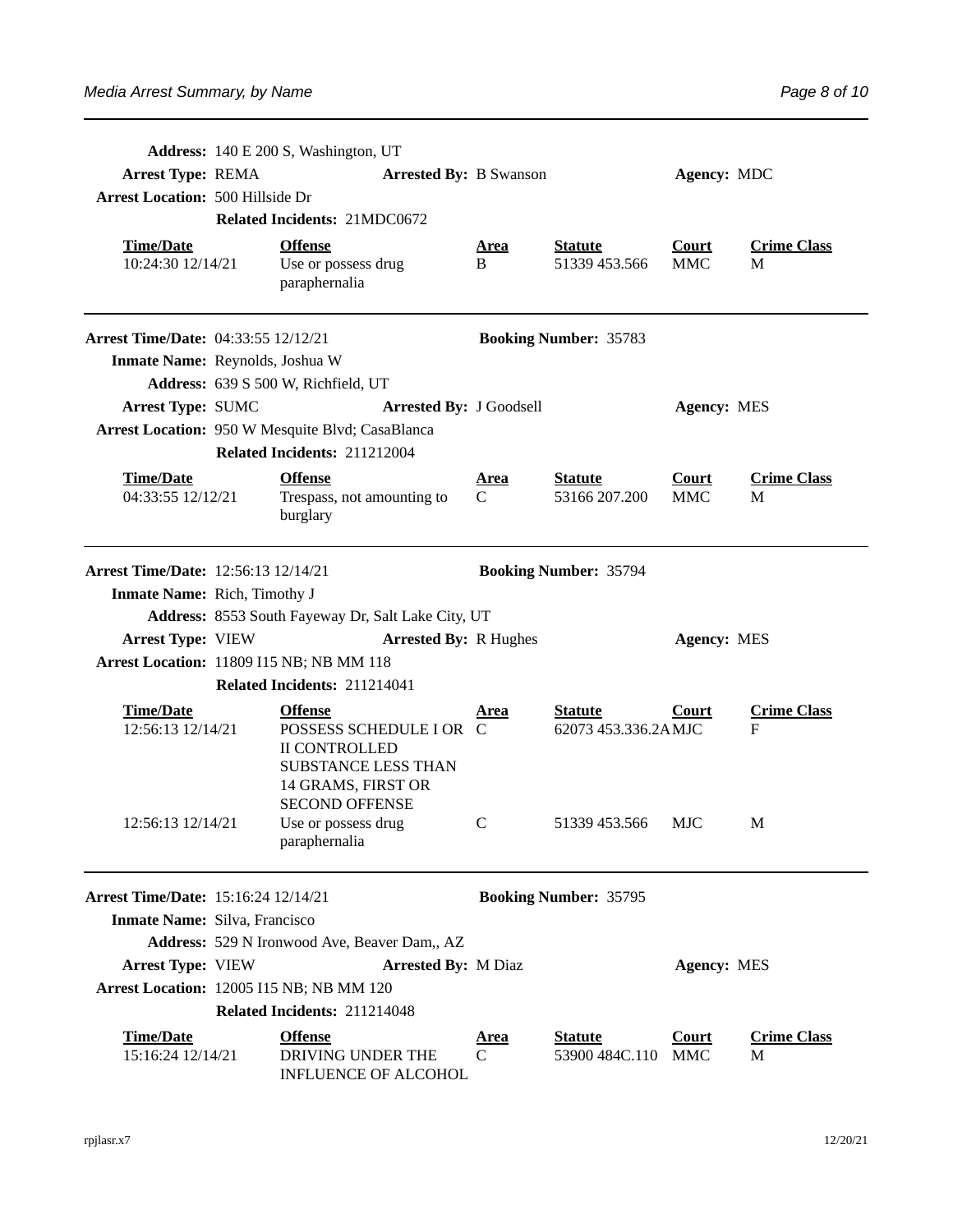| <b>Time/Date</b>                                                            | <b>Offense</b><br><b>AND/OR CONTROLLED OR</b><br>PROHIBITED SUBSTANCE,                      | <u>Area</u>           | <b>Statute</b>                                   | <b>Court</b>                             | <b>Crime Class</b>           |
|-----------------------------------------------------------------------------|---------------------------------------------------------------------------------------------|-----------------------|--------------------------------------------------|------------------------------------------|------------------------------|
| 15:16:24 12/14/21                                                           | <b>FIRST OFFENSE</b><br>Open alcohol container in<br>vehicle                                | C                     | 53952 484B.150.2 MMC                             |                                          | M                            |
| 15:16:24 12/14/21                                                           | <b>FAIL TO MAINTAIN</b><br><b>LANE/IMPROPER LANE</b><br><b>CHANGE/FAIL TO USE</b><br>SIGNAL | C                     | 53788 484B.223.1 MMC                             |                                          | M                            |
| <b>Arrest Time/Date: 16:57:40 12/12/21</b><br>Inmate Name: Thompson, Troy E | Address: moved, Mesquite, NV                                                                |                       | <b>Booking Number: 35786</b>                     |                                          |                              |
| <b>Arrest Type: TAKE</b>                                                    | <b>Arrested By: D Alejos</b>                                                                |                       |                                                  | <b>Agency: MES</b>                       |                              |
| <b>Arrest Location: 272 W Mesquite Blvd</b>                                 |                                                                                             |                       |                                                  |                                          |                              |
|                                                                             | Related Incidents: 211212030                                                                |                       |                                                  |                                          |                              |
| <b>Time/Date</b><br>16:57:40 12/12/21<br>16:57:40 12/12/21                  | <b>Offense</b><br><b>BENCH WARRANT</b><br>Use or possess drug<br>paraphernalia              | <u>Area</u><br>B<br>B | <b>Statute</b><br>55972 171.106<br>51339 453.566 | <b>Court</b><br><b>MMC</b><br><b>MMC</b> | <b>Crime Class</b><br>M<br>M |
|                                                                             |                                                                                             |                       |                                                  |                                          |                              |
|                                                                             |                                                                                             |                       |                                                  |                                          |                              |
| <b>Arrest Time/Date: 21:10:30 12/12/21</b>                                  |                                                                                             |                       | <b>Booking Number: 35788</b>                     |                                          |                              |
| Inmate Name: Tubbs, Dante D                                                 |                                                                                             |                       |                                                  |                                          |                              |
| <b>Arrest Type: VIEW</b>                                                    | Address: general delivery, Mesquite, NV<br><b>Arrested By: L Stewart</b>                    |                       |                                                  | <b>Agency: MES</b>                       |                              |
|                                                                             | Arrest Location: 330 N Sandhill Blvd; Cafe Rio                                              |                       |                                                  |                                          |                              |
|                                                                             | Related Incidents: 211212040                                                                |                       |                                                  |                                          |                              |
| <b>Time/Date</b><br>21:10:30 12/12/21                                       | <b>Offense</b><br>Trespass, not amounting to                                                | <u>Area</u><br>B      | <b>Statute</b><br>53166 207.200                  | <b>Court</b><br><b>MMC</b>               | <b>Crime Class</b><br>M      |
| 21:10:30 12/12/21                                                           | burglary<br>Disturbing the peace (breach<br>of peace)                                       | B                     | 53119 203.010                                    | MMC                                      | М                            |
| <b>Arrest Time/Date: 08:40:48 12/12/21</b>                                  |                                                                                             |                       | <b>Booking Number: 35784</b>                     |                                          |                              |
| Inmate Name: Tucker, Raynette M                                             |                                                                                             |                       |                                                  |                                          |                              |
|                                                                             | Address: PO BOX 1801, Mesquite, NV                                                          |                       |                                                  |                                          |                              |
| <b>Arrest Type: TAKE</b>                                                    | <b>Arrested By: S Ruth</b>                                                                  |                       |                                                  | <b>Agency: MES</b>                       |                              |
|                                                                             | Arrest Location: 950 W Mesquite Blvd; RV unit 32                                            |                       |                                                  |                                          |                              |
|                                                                             | Related Incidents: 211212010                                                                |                       |                                                  |                                          |                              |